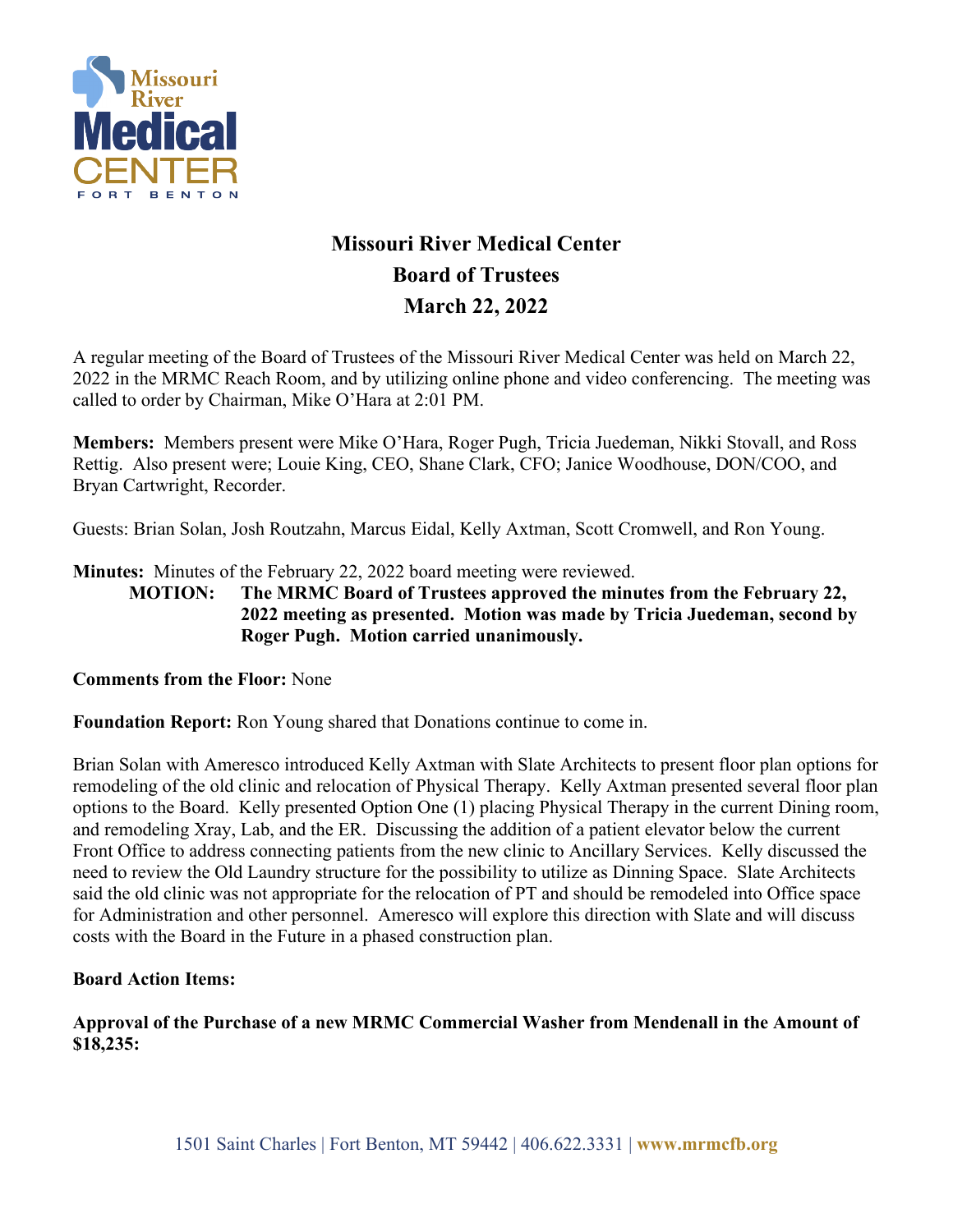

**MOTION: Roger moved to approve the purchase of the new Commercial Washer; Nikki seconded. Mike O'Hara asked for further discussion, hearing none, the motion passed unanimously.**

**Approval of 6 Exam Tables and Miscellaneous furniture for the new RHC:** Louie discussed the furniture needed for the new clinic and the need for approval to spend up to the amount of \$60,000.

**MOTION: Ross moved to approve the spending up to the Amount of \$60,000 for the purchase of furniture and exam tables for the new Clinic, Tricia seconded. Mike O'Hara asked for further discussion, hearing none, the motion passed unanimously.**

**Approval for the purchase of a portable X-Ray machine from SHIP Grant Funds up to the amount of \$140,000.**

**MOTION: The MRMC Board of Trustees moved to approve the purchase of the portable X-Ray machine up to the amount of \$140,000 utilizing SHIP Grant Funds, motion was made by Nikki, second by Roger. Mike O'Hara asked for any more discussion. There was none. Motion carried unanimously.**

## • **Nursing Services – DON/COO Report**

o Janice Woodhouse reported that Dick Anderson Construction has been really good to work with on the construction of the new Clinic. Janice stated that there are zero Covid cases in the county right now. Janice stated that MRMC is no longer testing weekly, but that staff remain masked in patient care areas within 6 feet. Louie discussed meeting COP (Conditions of Participation for Medicare/Medicaid payment) guidelines with CMS. We are current on employee documentation of who has taken the vaccine and boosters in case of a survey. Louie stated Benefis is researching what CDC and CMS considers up-to-date on the COVID vaccine. Staffing is tight right now Janice stated. We are talking to outside recruiters for X-Ray and Nursing. Janice discussed training students as CNA's. Also, Janice is recruiting college students who are returning this summer as CNA's. For X-Ray coverage we are utilizing Lab Manager Ronnie Valdecanas who carries a limited X-Ray license to back up Thad Axtman. Janice mentioned that Great Falls COT does not currently have a course for X-Ray, only Kalispell has classes for this field. ACLS and PALS training will be offered next month Janice stated.